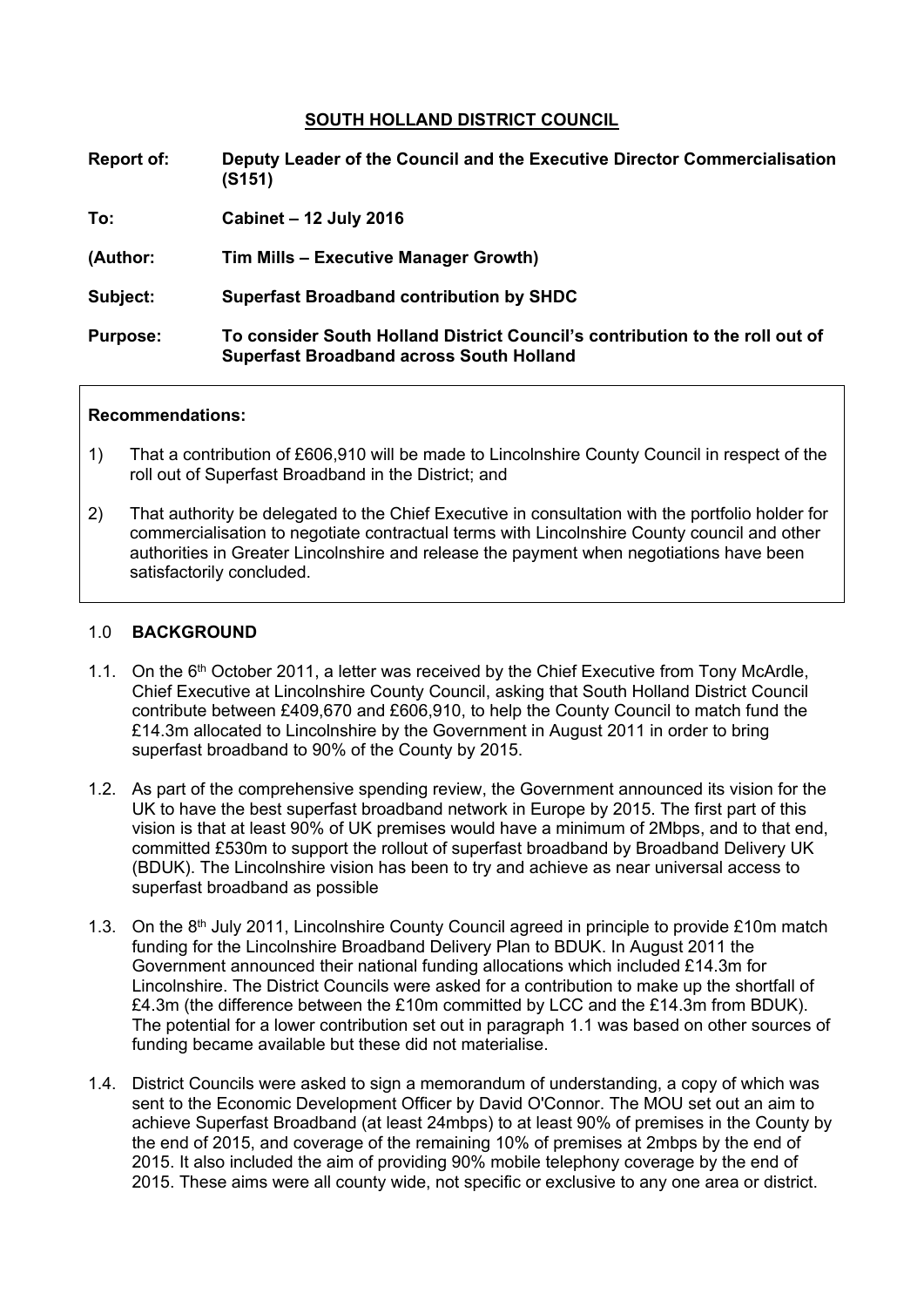- 1.5. Information supplied by David O'Conner on the  $25<sup>th</sup>$  January 2012 in response to additional questions asked showed that SHDC had 30,124 premises in the "White Areas" which are those eligible for state aid (15.2% of the whole county's "white area" premises). SHDC was also shown to have 12.3% of the county's "white area" premises under 2mbps. The programme (and National) target, is to get 90% of premises to Superfast Broadband by 2015 and the rest to 2mbps by then with Superfast across the whole County by 2017. Some of those parts will be covered by satellite etc, rather than fixed connections. The roll out was pretty aggressive. The intervention area was subsequently reduced however the proportions between Districts remained approximately the same and the total to be provided by the Districts was not related to the intervention area but to the agreement with BDUK so no adjustment was made to contributions. However it will result in higher levels of delivery over the whole programme as set out in 1.7.
- 1.6. At the Cabinet meeting held on 3<sup>rd</sup> April 2012, approval was sought from members to recommend to Council that the Memorandum of Understanding be signed in principle subject to consideration of points raised by the joint PMP/PDP. These were:
	- That value for money must be achieved, and a paper on the funding of the project considered – This paper was not produced. However, funding details are set out in this report.
	- That the funding for the project should be found by the district in the most efficient way possible. – Funding from the capital reserve was subsequently approved in the 2015/16 Capital Budget
	- That when entering into any agreement, members should be clear that although the target was for 90% of premises to have access to Superfast Broadband, it should be established that this service must be available to the actual premises rather than just to the street. This requirement was not in the original tender put out to contract, as it was not considered to be achievable. However, as the project has progressed, limited fibre to the premises is being rolled out. Lincs County Council/BT will not release locations due to commercial confidentiality.
	- That a map of the district showing the 'white areas' be made available to members the map is available as part of the appendix to this report titled 'Lincolnshire's campaign for faster broadband'
- 1.7. The following information has been supplied as the latest update for South Holland as at 31 March 2016<sup>-</sup>

The element of the Lincolnshire Broadband Programme specific to South Holland delivered a substantial improvement in broadband coverage across the District by 31<sup>st</sup> March 2016. While numbers are still being finalised we have confirmation that at least 116 cabinets were completed in South Holland which represents 15.20% of the completed cabinets across the county to date. This equates to 25,772 additional premises in South Holland that are now able to benefit from fibre optic broadband. This figure represents 16.91% of the overall project total to date. This means 90.03% of premises in South Holland could receive Superfast Broadband by the 31 March 2016

### **Phase 2:**

An additional £4.6M has now been added to the original Phase 2 funds of £4.2M. In addition any underspend from Phase 1 will be added to Phase 2 and on that basis, BT are currently re-modelling their Phase 2 deployment plan. We hope to see this shortly and subject to final agreement, we will then publish details in line with the contractual agreement. It is anticipated this will be published before the end of June 2016. In the event of underspend at the end of Phase 2 this will be held as an investment fund and has to be used for the further extension of Broadband. In the event of any shortfall of funding against the agreed programme there would be a requirement to repay BDUK their match funding.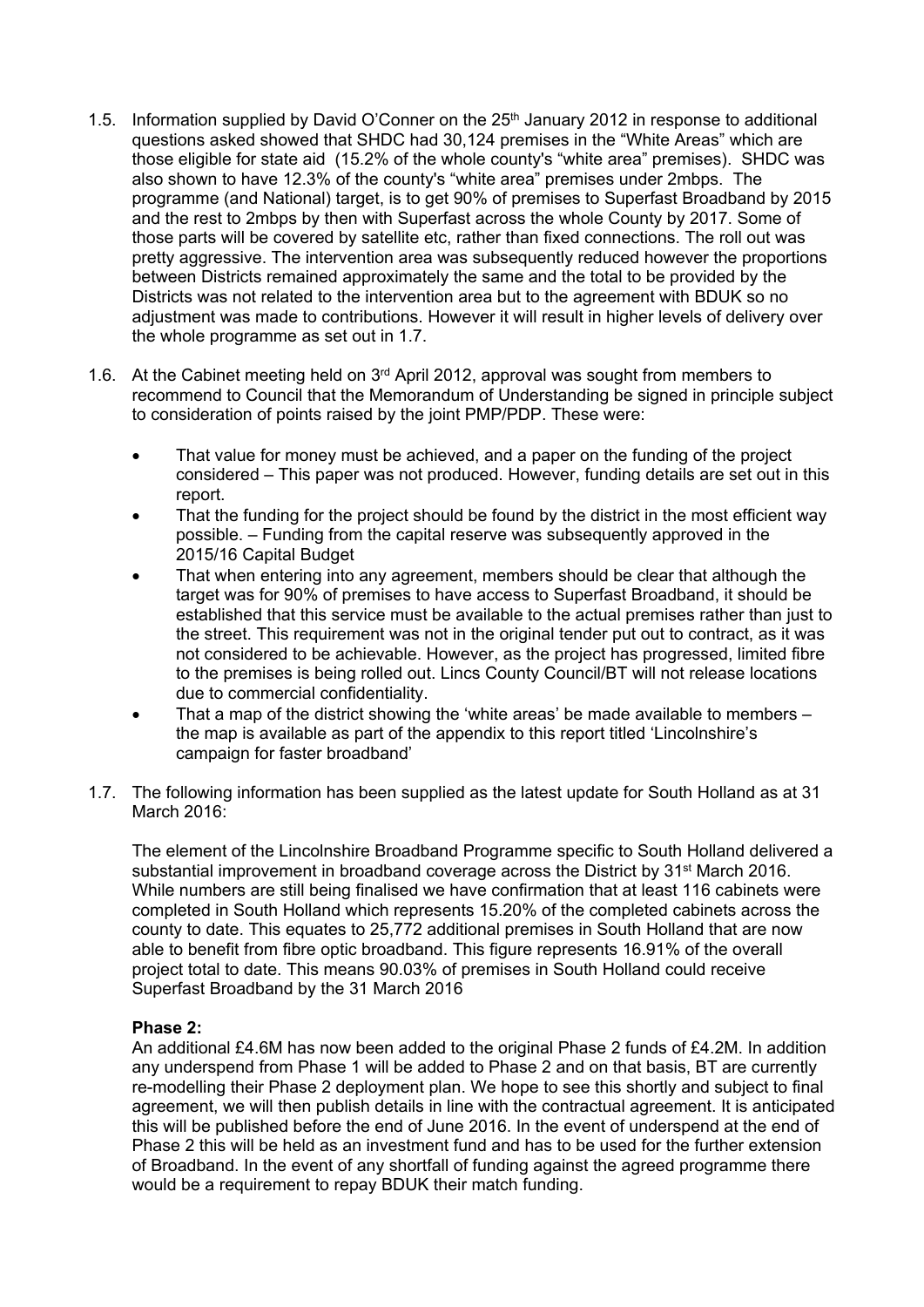BT has assured us that Phase 2 will start early and finish well before the 31/12/2017 deadline. Consideration of the implications of this are detailed at 3.4.

- 1.8 The maps as requested are appended to this report. The reference to 90% mobile coverage was an early aspiration. However when the programme evolved with BDUK, there was no funding for mobile coverage and it never formed a part of the Framework agreement with BT. BDUK did subsequently allocate £150M UK wide to try to make some improvements, but sadly that project has delivered virtually nothing to Lincolnshire and has been effectively shelved by BDUK. Reference to minimum speeds has now been removed but replaced by reference to 'next generation' broadband. This is logical as minimum speed is dependent on many factors including distance of the cabinet from the exchange, distance of the premises from the cabinet, quality of the copper wire from the cabinet to the premises, and a number of other factors, all of which can affect the speed obtained at the recipients computer.
- 1.9 As set out in 1.4 there was an aspiration to provide the anticipated 10% of properties who were not provided with Superfast/Next Generation Broadband with access to speeds of at least 2mbps. The Government has determined that this commitment should be met through a satellite voucher scheme which has been implemented.
- 1.10 A joint meeting of the Policy Development Panel and Policy Monitoring Panel was held on 26 April 2016 and received a report on Broadband provision in South Holland and had the opportunity to review the issue in detail including questioning the Steve Brookes Lincolnshire Broadband Programme Manager. They have recommended to Cabinet that payment be made of the agreed contribution in view of the achievement of the agreed performance level.

### 2.0 **OPTIONS**

- 2.1 Release the sum of £606,910 as requested for the South Holland contribution to the Superfast Broadband rollout.
- 2.2 Decline to contribute. (Do nothing).

### 3.0 **REASONS FOR RECOMMENDATIONS**

- 3.1 The programme has substantially completed with 90.03% of the total premises completed by the end of 2015 compared to a target of 90%. Delivery in South Holland has as far as can be ascertained equalled or exceeded that in other Districts with the exception of East Lindsey.
- 3.2 Given the far higher cost of providing Superfast Broadband to the premises and the organisation of the Broadband market it was never likely to be possible for this programme to primarily provide Broadband to the premises. However it is positive that some element of Broadband to the premises has been provided. The extent has not been disclosed. It is understandable that the location and customers are commercially confidential. We have received assurance that the numbers can be made available after the end of Phase 1 of the programme but final numbers are still awaited from BT.
- 3.3 Detailed data on speed to premises would be affected by the wide range of variables that effect speed from Cabinet to premises, but superfast fibre broadband has been installed as detailed elsewhere in this report.
- 3.4 There is significant underspend on the current programme which will allow additional investment in Phase 2. This has resulted in a very substantial 2<sup>nd</sup> Phase of the programme which will substantially exceed £9m designed to deliver before 31/12/2017. This second phase will include the programme currently being developed by BT. However the options of including Fibre to the remote node and Superfast Broadband using wireless are under active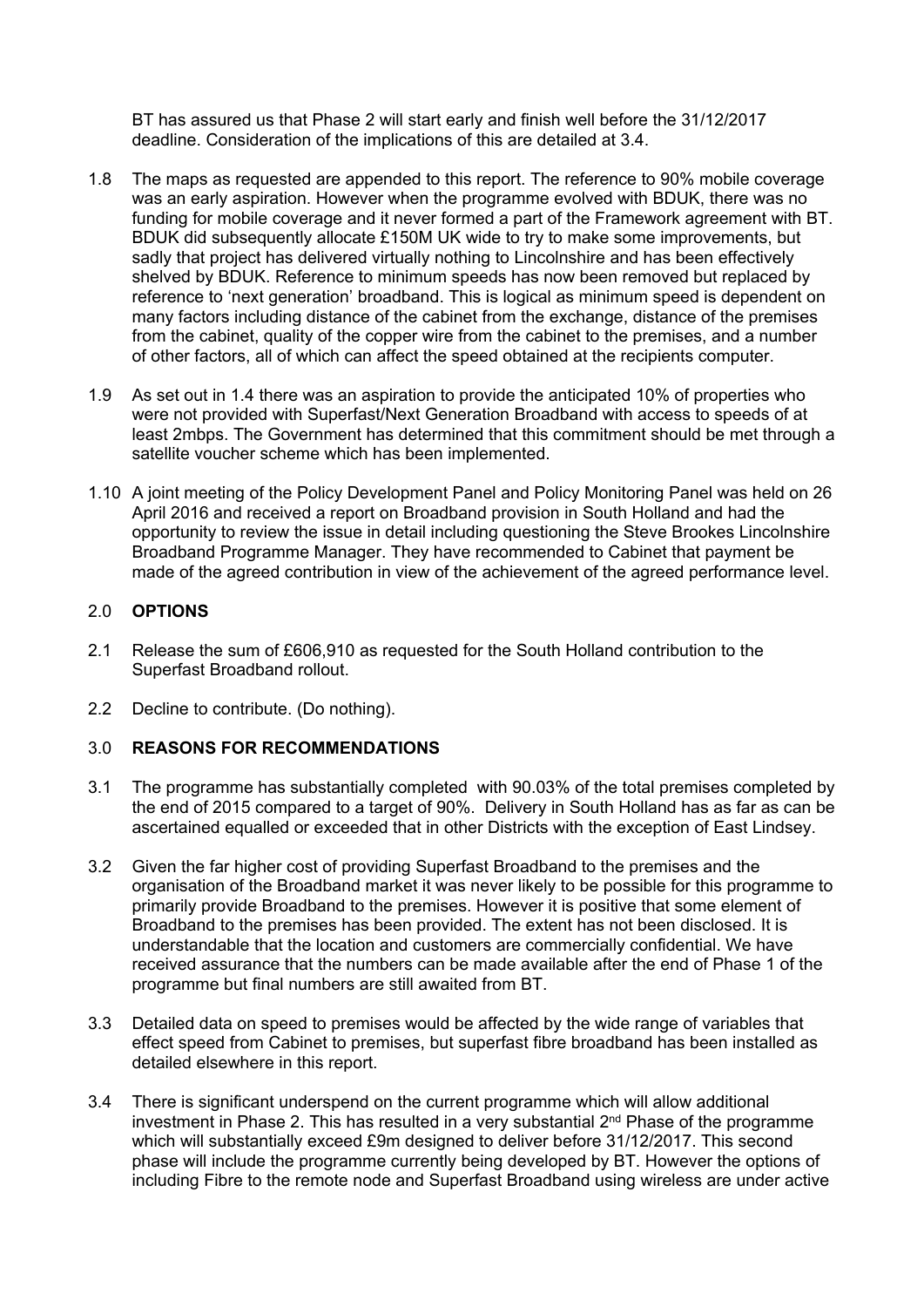consideration. The former involves using a node that serves a much smaller number of premises (16) than is usual for Cabinets and is therefore appropriate for much smaller clusters of dwellings. The Government has recently approved two wireless systems for provision of next generation access. This approval process has taken far longer than anticipated and has prevented deployment of this solution previously. Given these developments Phase 2 offers particular opportunities for improving South Holland's broadband infrastructure given the rural and isolated nature of many dwellings. It is considered important that the Council is seen to support the programme overall and not to potentially prejudice deployment in our area nor to create a risk of repayment to BDUK of the match funding already provided against the promised contributions

3.5 As the programme has delivered its primary target and there is potentially substantial further investment into the broadband infrastructure for South Holland it is proposed that the contribution from South Holland be made.

# 4.0 **EXPECTED BENEFITS**

- 4.1 The availability of Superfast Broadband is vital to the wellbeing of both the economy and the residents of South Holland. Businesses need to be able to access the internet at high speed for a number of reasons. Amongst those reasons is the fact that many companies now trade online so access to and from their website, including the e-commerce side, is vital. Many websites change content on a regular basis, even in real time, and this needs to be a seamless operation.
- 4.2 Many businesses now use cloud services to store and back up information, as well as increasingly turning to online software applications such as Microsoft Office 365.
- 4.3 Superfast Broadband is also vital for residents, increasingly services, including those involving the District Council, will be provided online. In fact there is now a school of thought that says that the provision of Superfast Broadband should be considered a basic human right along with basic utilities like water and electricity. It is a fact that when advertising houses and commercial premises for sale, the availability and speed of broadband is an important factor for consideration.
- 4.4 A substantial area of the District will not receive coverage through commercial means. This programme will therefore provide advantage to the district as a whole by enabling the availability of Superfast Broadband more consistently particularly in the rural areas.

### 5.0 **IMPLICATIONS**

### 5.1 **Carbon Footprint / Environmental Issues**

5.1.1 Provision of Superfast Broadband has the potential to reduce travel through the use of videoconferencing and similar applications.

### 5.2 **Constitution & Legal**

5.2.1 This is an executive function and the decision therefore rests with the Cabinet. The Council has statutory power to contribute to this project, including its general powers of competence under s1 Localism Act 2011. At present no formal agreement has been entered into which sets the terms of the £606,910 contribution. Suitable contractual arrangements will be possible once the decision has been made.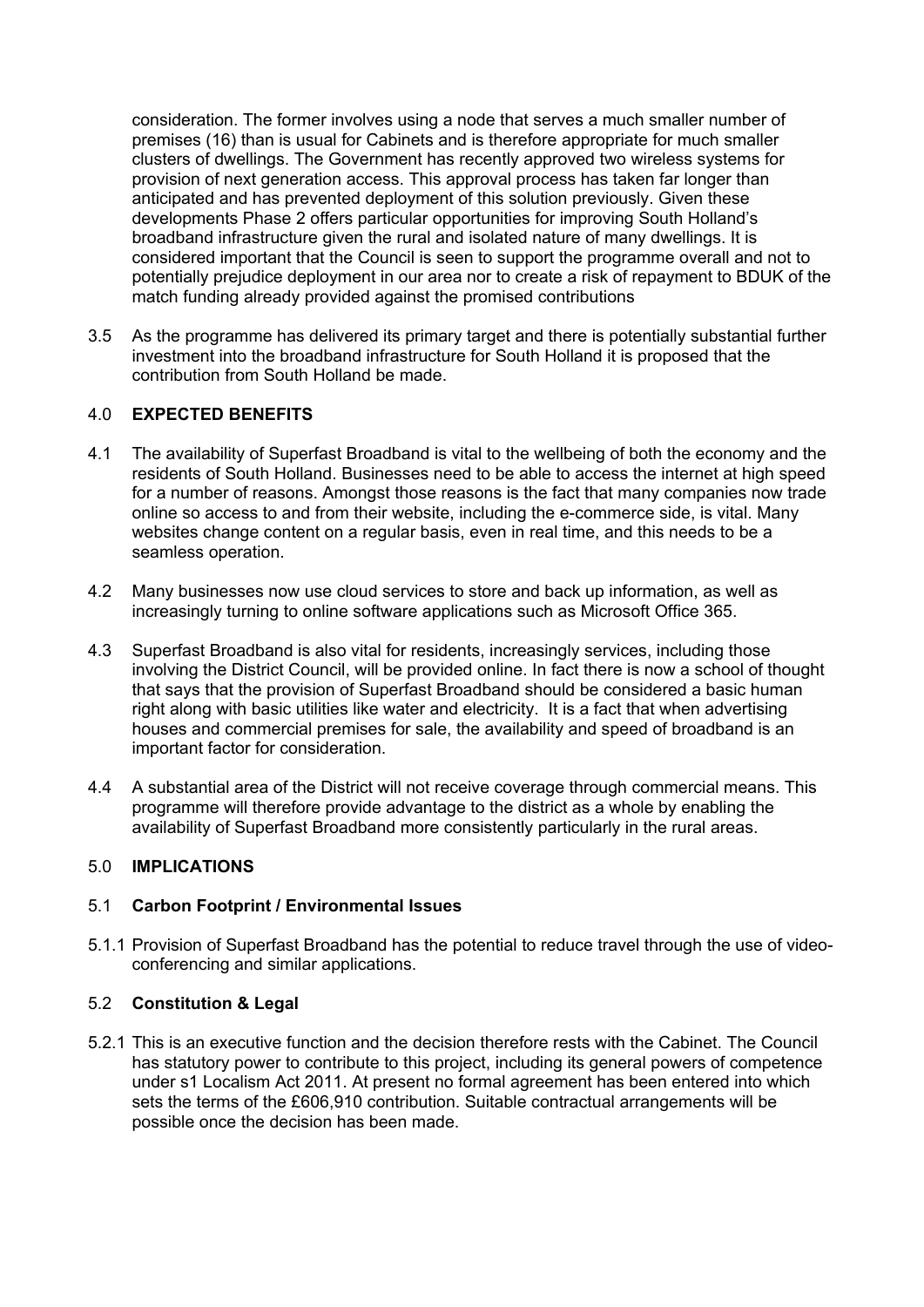# 5.3 **Contracts**

5.3.1 There is currently a memorandum of understanding between the parties, but no formal contract setting out the terms of the Council's contribution. If the recommendations in this report are approved, the Chief Executive will agree the terms of the contract (taking advice as necessary) and issue a purchase order before any contribution is actioned.

# 5.4 **Corporate Priorities**

- 5.4.1 A contribution to the rollout of Superfast Broadband in South Holland would align with the Corporate priorities of:
	- To develop safer, stronger, healthier and more independent communities, whilst protecting the most vulnerable.
	- To provide the right services, at the right time, and in the right way.
	- To encourage the local economy to be vibrant with continued growth

# 5.5 **Financial**

- 5.5.1 On the 25<sup>th</sup> February 2015 council approved a capital project for Broadband Lincolnshire at a cost of £607,000
- 5.5.2 Financing for this project was approved at £607,000 of Direct Revenue Contributions to be transferred from the Capital Reserve.
- 5.5.3 The 2015/16 estimate for the capital programme as reported to cabinet on the 16<sup>th</sup> February 2016 includes £607,000 for this project and funding from the capital reserve has been earmarked accordingly. Progress on installations will be measured at the end of March 2016 and the negotiated contractual contribution will reported as part of the 2015/16 out turn on this basis
- 5.5.4 Current progress includes 25,612 (94% of target) premises in the district that are likely to benefit from a connection to fibre optic broadband. The revised target figure for March 2016 was 90% of 30,124 premises (27,112)
- 5.5.5 Phase 2 of the project will increase the number of premises in the district benefitting from fibre optic broadband to 28,618 (95% of 30,124 premises).
- 5.5.6 Phase 2 funding of £8.8m+ will be managed by Lincolnshire County Council and no further contributions are required from the Council. Any underspend in Phase 1 of the project will be carried forward as additional funding for phase 2 which is planned to be completed by the end of 2017.
- 5.5.7 Project finances & performance targets will be examined at the end of Phase 2 by all partners to the original Memorandum of Understanding

### 5.6 **Stakeholders / Consultation / Timescales**

5.6.1 Lincolnshire County Council is a key stakeholder and failure to pay the sum agreed in principle would impact on the relationship. There is also the potential impact on relationships with the other districts in Lincolnshire who have signed up and are contributing the figures as agreed in the MOU.

### 6.0 **WARDS/COMMUNITIES AFFECTED**

6.1 All Wards in the district